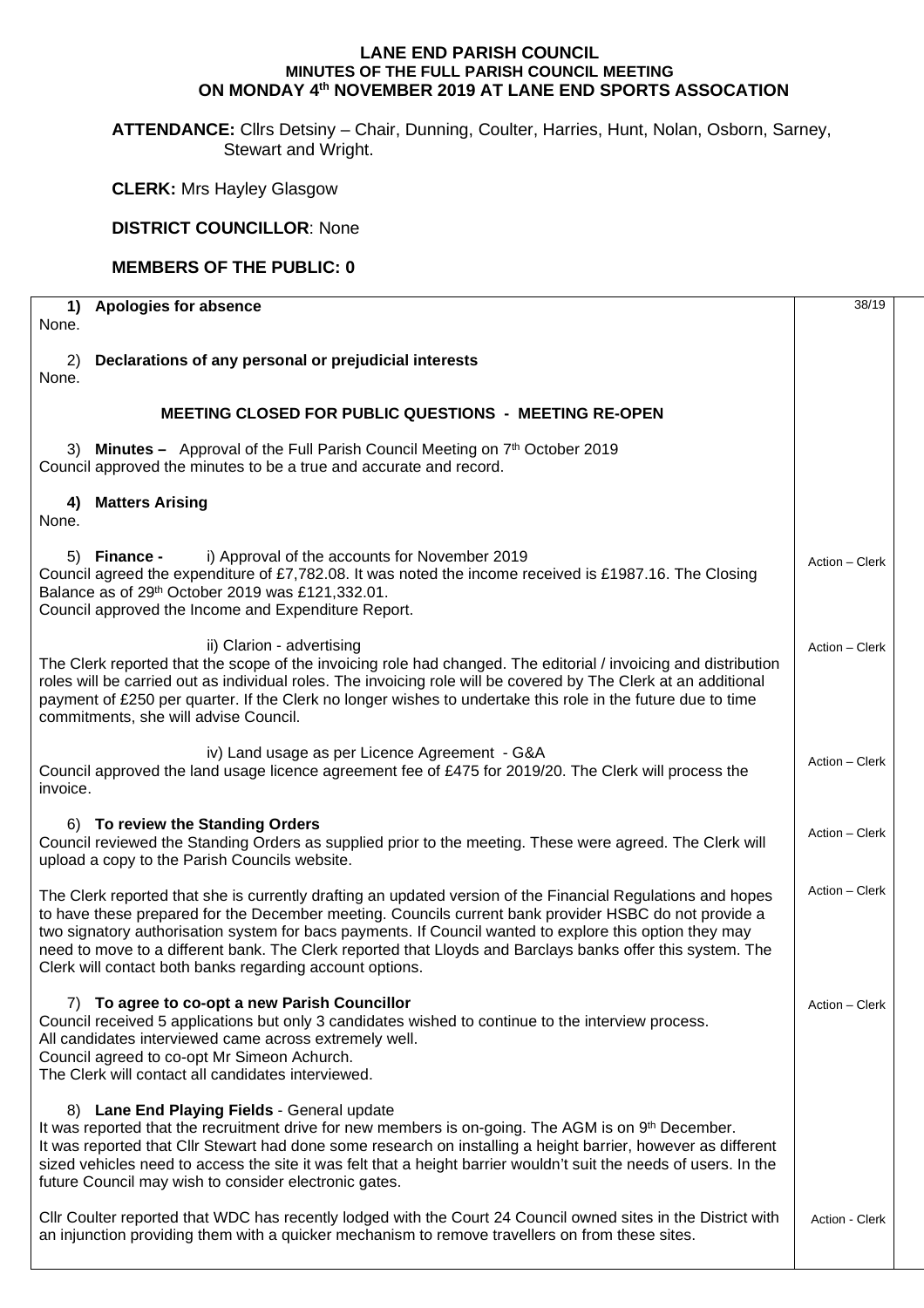|    | 9) Clerk's report                                                                                                                                                                                                                                                                                                                                                            |                                                          |                                                                                                                                                                                         |  |  |
|----|------------------------------------------------------------------------------------------------------------------------------------------------------------------------------------------------------------------------------------------------------------------------------------------------------------------------------------------------------------------------------|----------------------------------------------------------|-----------------------------------------------------------------------------------------------------------------------------------------------------------------------------------------|--|--|
|    | $01/11/19$ :                                                                                                                                                                                                                                                                                                                                                                 |                                                          | 1. I have registered LEPC with the Royal Mail to obtain a PO Box. The new address is as of                                                                                              |  |  |
|    | Lane End Parish Council                                                                                                                                                                                                                                                                                                                                                      |                                                          |                                                                                                                                                                                         |  |  |
|    | PO Box 1616                                                                                                                                                                                                                                                                                                                                                                  |                                                          |                                                                                                                                                                                         |  |  |
|    | High Wycombe                                                                                                                                                                                                                                                                                                                                                                 |                                                          |                                                                                                                                                                                         |  |  |
|    | <b>HP12 9FS</b>                                                                                                                                                                                                                                                                                                                                                              |                                                          |                                                                                                                                                                                         |  |  |
|    |                                                                                                                                                                                                                                                                                                                                                                              | 2. I have issued the allotment invoices for all 3 sites. |                                                                                                                                                                                         |  |  |
| 3. |                                                                                                                                                                                                                                                                                                                                                                              | committee. I have replied and awaiting his response.     | I have received an email from a tenant at Sandyfield Allotment about setting up an allotment                                                                                            |  |  |
|    |                                                                                                                                                                                                                                                                                                                                                                              |                                                          | 4. The street light outside Norths Garage was due to be re-installed, however, TFB have found out<br>this is private land and therefore are working on re-siting the street light.      |  |  |
|    |                                                                                                                                                                                                                                                                                                                                                                              | 5. I have renewed the Parish Councils Insurance premium. |                                                                                                                                                                                         |  |  |
|    | 6. I have advertised the trial Lane End to Marlow bus timetable on Facebook, unfortunately some<br>comments were quite negative but a couple of people thanked the Parish Council for their<br>efforts. This has also been advertised on LEPC website, noticeboards, shops and bus stops. I<br>have also written to Marlow Town Council to advise them of the trial service. |                                                          |                                                                                                                                                                                         |  |  |
|    | 7. I have accepted the street lighting supply extension contract with SSE. Resolve Energy<br>confirmed that prices were as stated at the last PC meeting. The contract will run from May 2022<br>until September 2024.                                                                                                                                                       |                                                          |                                                                                                                                                                                         |  |  |
|    | Will or myself know.                                                                                                                                                                                                                                                                                                                                                         |                                                          | 8. Christmas in the Village will take place on Friday 13 <sup>th</sup> December. If anyone can help please let                                                                          |  |  |
|    | 9. Buckland Landscapes has cut back the hedge outside Bunkers Allotments.                                                                                                                                                                                                                                                                                                    |                                                          |                                                                                                                                                                                         |  |  |
|    | 10. I have received a complaint regarding the overgrown hedged at the beginning of Footpath 25. I<br>have taken photos and emailed these to Red Kite Housing Association with a request that the<br>hedges are cut back. No reply has been received. I have sent 2 further chase emails, no reply<br>has yet been received.                                                  |                                                          |                                                                                                                                                                                         |  |  |
|    |                                                                                                                                                                                                                                                                                                                                                                              |                                                          | 11. Myself and Cllr Detsiny will attend the social media conference in November.                                                                                                        |  |  |
|    | company to look at this.                                                                                                                                                                                                                                                                                                                                                     |                                                          | 12. I have been told there is a wasps nest at the Pavilion. I have arranged for a pest control                                                                                          |  |  |
|    |                                                                                                                                                                                                                                                                                                                                                                              |                                                          | 13. Cllr Detsiny will lay the wreaths on behalf of The Parish Council at Remembrance Sunday.                                                                                            |  |  |
|    |                                                                                                                                                                                                                                                                                                                                                                              |                                                          | 14. TFB have confirmed the following road closure on Remembrance Sunday:                                                                                                                |  |  |
|    | Lane End                                                                                                                                                                                                                                                                                                                                                                     | Between 1050 and<br>1115                                 | That length of Finings Road commencing<br>at its junction with Church Path and<br>continuing for a distance of 120 metres.<br>Entire length of High Street.                             |  |  |
|    | licence fees.                                                                                                                                                                                                                                                                                                                                                                |                                                          | 15. The Licence/Lease for The Orchard has now been signed and returned to Blaser Mills.<br>16. I have drawn up the outstanding invoices relating to both Chalky Fields and The Orchards |  |  |
|    |                                                                                                                                                                                                                                                                                                                                                                              |                                                          | 17. I contacted all businesses with a stand attached to their building to attach a small Christmas                                                                                      |  |  |

18. I am currently working on the review of the Financial Regulations and my aim is to have this ready for the December meeting.